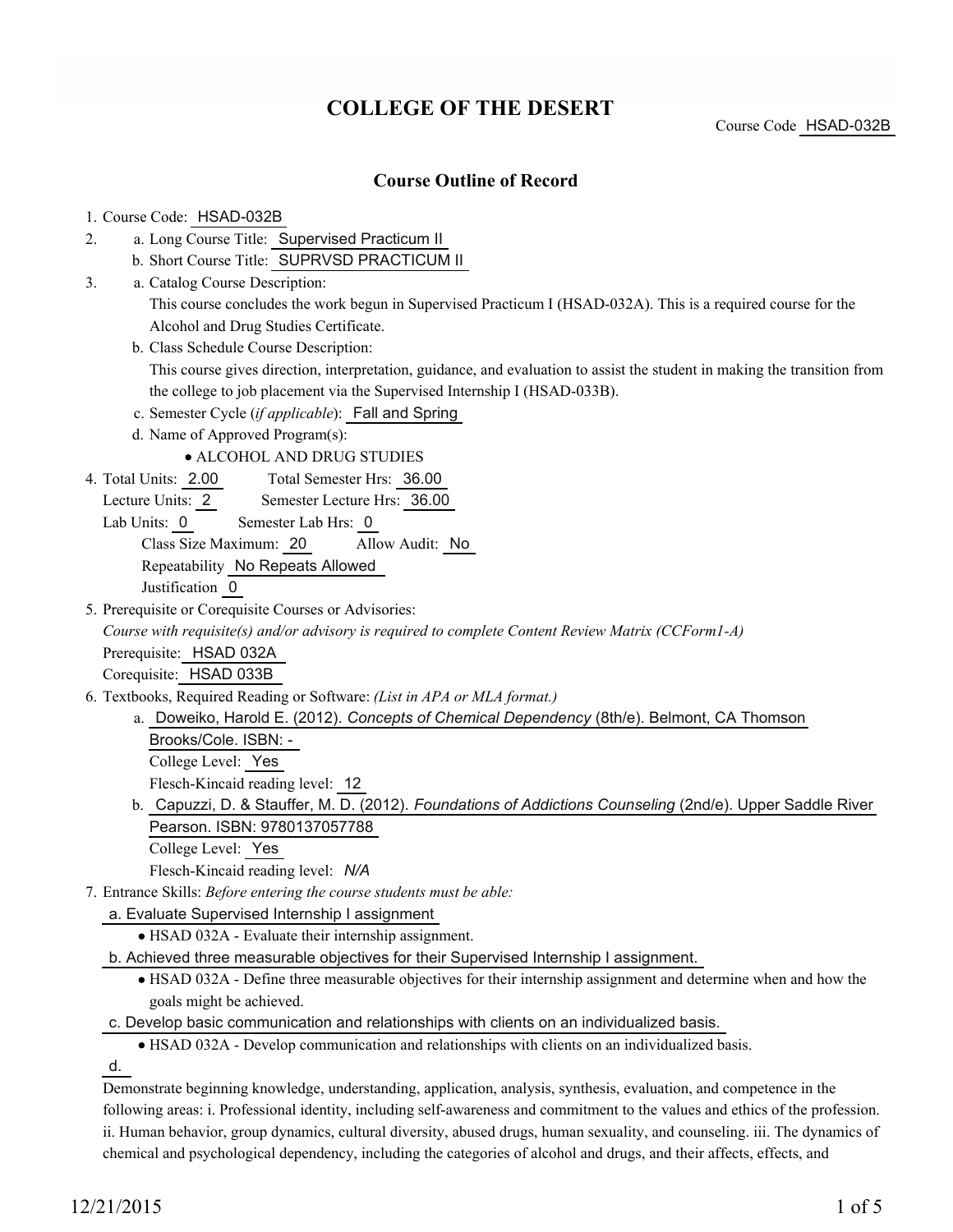complications related to psychosocial and medical problems, evaluation procedures and reference material. iv. Treatment coordination, including continuity of care and referral and follow-up services. v. Legal and administrative statutes, rules and regulations, including commitment procedures and clients' rights. vi. Counseling and intervention skill, including crisis intervention. vii. Assessment, planning, and referral skills. viii. Case management and recording, including written and verbal communication skills. ix. Screening, in-take, and orientation procedures. x. Client education and professional consultation. xi. Structure and function of an agency. xii. Self-evaluation and professional growth. xiii. Use of supervision and constructive criticism.

- HSAD 032A Demonstrate beginning knowledge, understanding, application, analysis, synthesis, evaluation, and competence in the following areas:
- HSAD 032A Professional identity, including self-awareness and commitment to the values and ethics of the profession.
- HSAD 032A Human behavior, group dynamics, cultural diversity, abused drugs, human sexuality, and counseling.
- HSAD 032A The dynamics of chemical and psychological dependency, including the categories of alcohol and drugs, and their affects, effects, and complications related to psychosocial and medical problems, evaluation procedures and reference material.
- HSAD 032A Treatment coordination, including continuity of care and referral and follow-up services.
- HSAD 032A Legal and administrative statutes, rules and regulations, including commitment procedures and clients' rights.
- HSAD 032A Counseling and intervention skill, including crisis intervention. vii. Assessment, planning, and referral skills.
- HSAD 032A Case management and recording, including written and verbal communication skills.
- HSAD 032A Screening, in-take, and orientation procedures.
- HSAD 032A Client education and professional consultation.
- HSAD 032A Use of supervision and constructive criticism.
- 8. Course Content and Scope:

### Lecture:

- 1. Over-the-counter analgesics
- 2. Tobacco products and nicotine addiction
- 3. Consequences of drug abuse during pregnancy
- 4. Hidden faces of chemical dependency
- 5. Chemical addiction and mental illness
- 6. Chemical abuse by children and adolescents
- 7. Codependency and enabling
- 8. Addiction and the family
- 9. Evaluation of substance abuse problems
- 10. Intervention
- 11. Treatment
- 12. Treatment formats for rehabilitation
- 13. Recovery
- 14. Problems in treating chemical dependency
- 15. Pharmacological intervention tactics
- 16. Infectious disease and substance abuse
- 17. Self-help groups
- 18. Crime and drug use
- 19. Personal goal setting in the chemical dependency field
- 20. Attritutes of a good counselor
- 21. Maintaing counselor wellness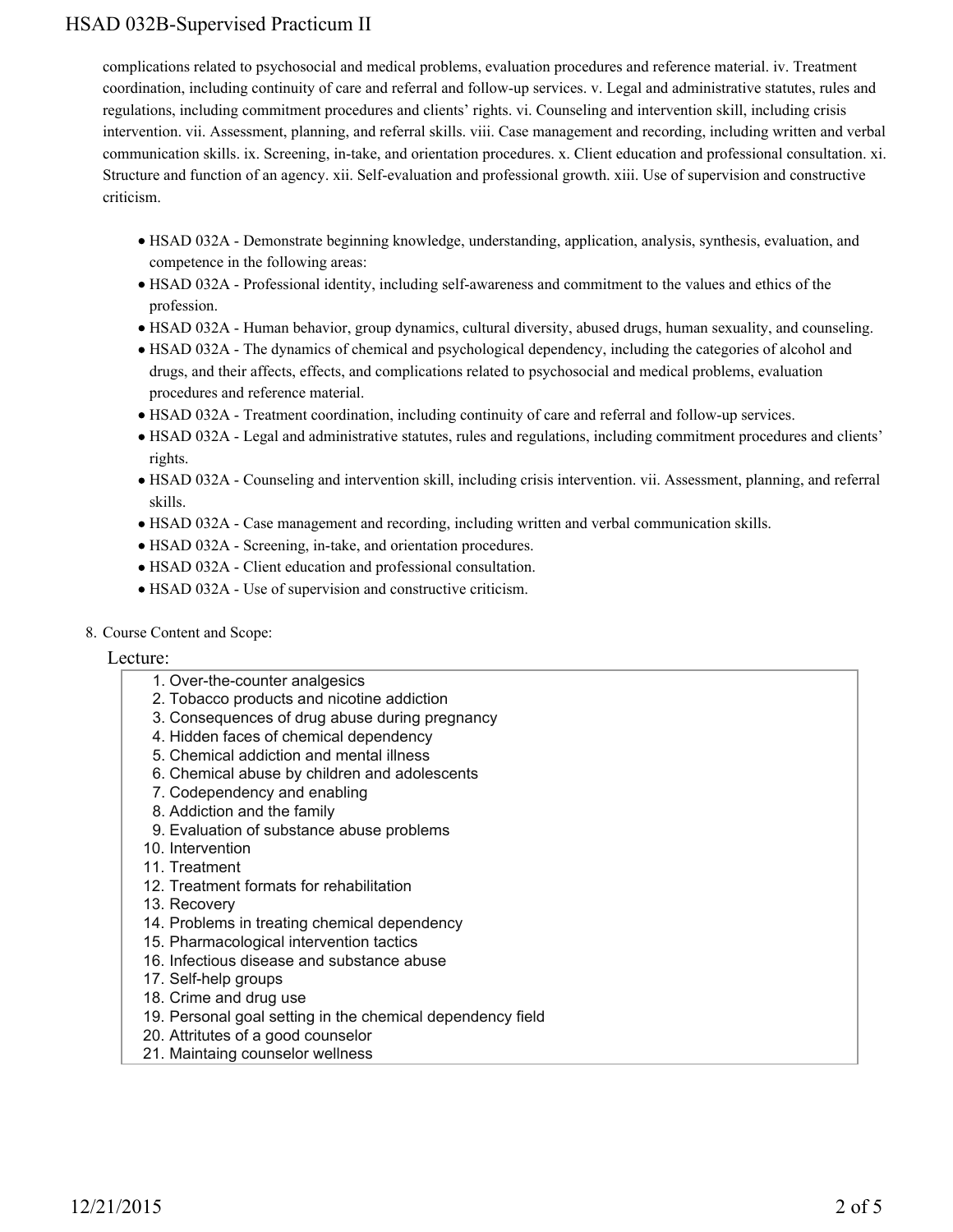Lab: *(if the "Lab Hours" is greater than zero this is required)*

9. Course Student Learning Outcomes:

1.

Demonstrate the ability to integrate previously learned curriculum into a cohesive counseling theory and practice.

2.

Apply previously learned curriculum in a work/study internship.

3.

Prepare for the CAADAC examinations.

10. Course Objectives: Upon completion of this course, students will be able to:

a. Evaluate their second internship assignment.

b. Define three additional measurable objectives for their second internship assignment and determine when and how the goals might be achieved.

c. Develop more sophisticated communication and relationships with clients on an individual and group basis.

**Demonstrate intermediate knowledge, understanding, application, analysis, synthesis, evaluation, and competence in the following areas:**

e. Professional identity, including self-awareness and commitment to the values and ethics of the profession.

f. Human behavior, group dynamics, cultural diversity, abused drugs, human sexuality, and counseling.

g. The dynamics of chemical and psychological dependency, including the categories of alcohol and drugs, and their affects,

effects, and complications related to psychosocial and medical problems, evaluation procedures and reference material.

h. Treatment coordination, including continuity of care and referral and follow-up services.

i. Legal and administrative statutes, rules and regulations, including commitment procedures and client's rights.

j. Counseling and intervention skill, including crisis intervention.

k. Assessment, planning, and referral skills.

l. Case management and recording, including written and verbal communication skills.

m. Screening, in-take, and orientation procedures.

n. Client education and professional consultation.

o. Structure and function of an agency.

p. Self-evaluation and professional growth.

q. Use of supervision and constructive criticism.

r. Enhance personal and professional development 1. Communication 2. Journaling 3. Self-awareness

11. Methods of Instruction: *(Integration: Elements should validate parallel course outline elements)* 

a. Discussion

b. Lecture

c. Role Playing

d. Technology-based instruction

Other Methods:

Guest Lecture Student presentations

12. Assignments: (List samples of specific activities/assignments students are expected to complete both in and outside of class.) In Class Hours: 36.00

Outside Class Hours: 72.00

a. In-class Assignments

- Attend the class and take detailed notes of the instructor and guest lectures, videos, and class 1. discussions.
- 2. Read and comprehend all reading assignments.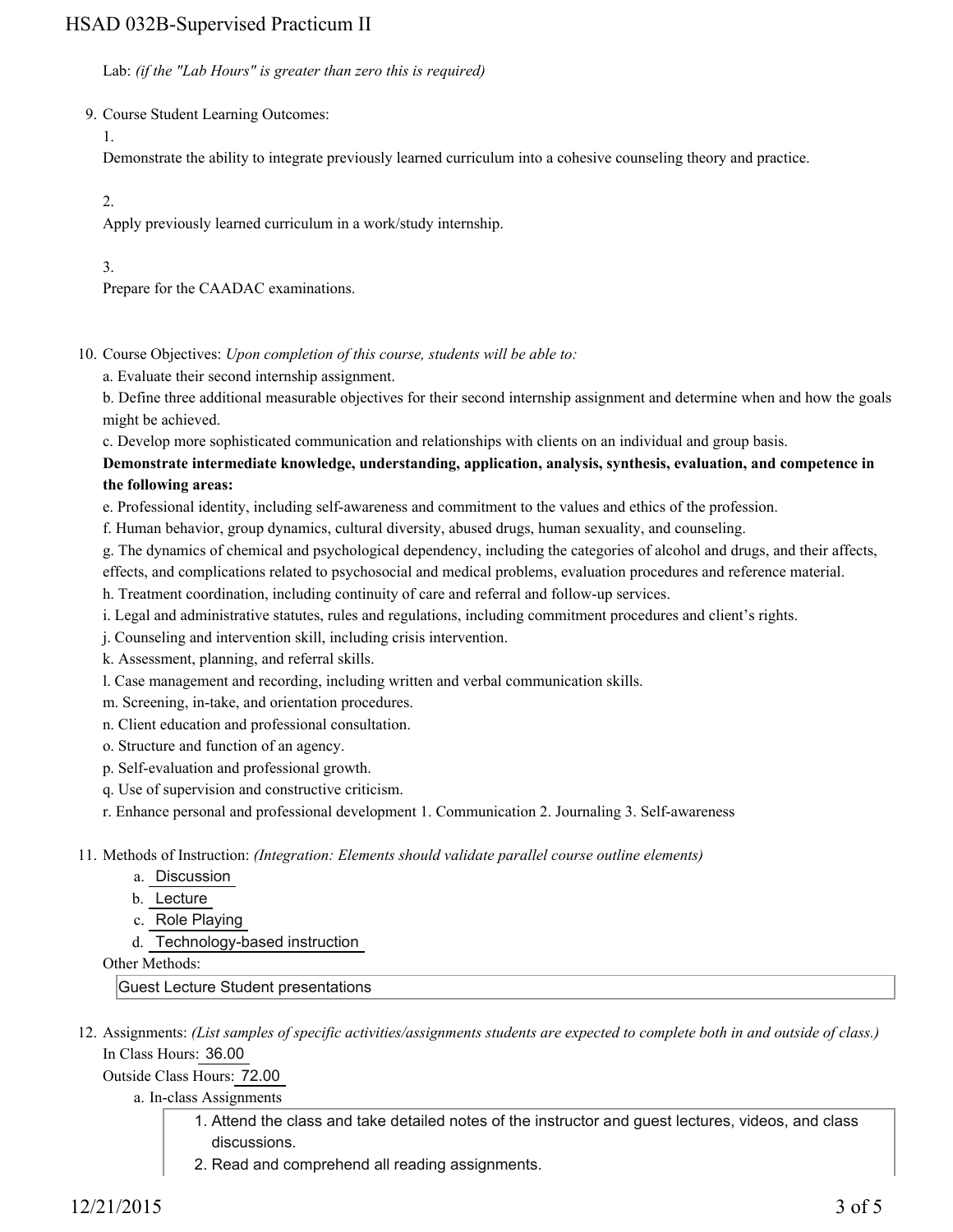- 3. Take examinations.
- 4. Participate in class discussion.
- 5. Analyze, compare, and evaluate that which has been learned in required courses with that which is learned in the Supervised Internship I field work.
- 6. Closely observe the learning experience in the Supervised Internship I agency and share these experiences constructively in class.
- 7. Write and give oral reports that interpret and compare the assignments with the experiences in the field.
- 8. Recognize how one has developed competence as an effective counselor.

#### b. Out-of-class Assignments

- 1. Read and comprehend all reading assignments.
- 2. Analyze, compare, and evaluate that which has been learned in required courses with that which is learned in the Supervised Internship I field work.
- 3. Closely observe the learning experience in the Supervised Internship I agency and share these experiences constructively in class.
- 4. Recognize how one has developed competence as an effective counselor.
- 13. Methods of Evaluating Student Progress: The student will demonstrate proficiency by:
	- Mid-term and final evaluations
	- Student participation/contribution
- 14. Methods of Evaluating: Additional Assesment Information:

### Oral reports Supervisory reports

- 15. Need/Purpose/Rationale -- All courses must meet one or more CCC missions.
	- PO Career and Technical Education

Fulfill the requirements for an entry- level position in their field.

Apply critical thinking skills to execute daily duties in their area of employment.

Display the skills and aptitude necessary to pass certification exams in their field.

IO - Personal and Professional Development

Self-evaluate knowledge, skills, and abilities.

Develop realistic goals.

Display habits of intellectual exploration, personal responsibility, and physical well being.

Demonstrate an understanding of ethical issues to make sound judgments and decisions.

#### 16. Comparable Transfer Course

| <b>University System</b>                                                                                          | Campus                                                                                                                                                                            | <b>Course Number</b> | <b>Course Title</b> | <b>Catalog Year</b> |
|-------------------------------------------------------------------------------------------------------------------|-----------------------------------------------------------------------------------------------------------------------------------------------------------------------------------|----------------------|---------------------|---------------------|
|                                                                                                                   | 17. Special Materials and/or Equipment Required of Students:<br>Required Material?<br><b>Material or Item</b><br><b>Cost Per Unit</b><br><b>Total Cost</b><br>2 year cycle review |                      |                     |                     |
| <sup>18.</sup> Materials Fees:                                                                                    |                                                                                                                                                                                   |                      |                     |                     |
|                                                                                                                   |                                                                                                                                                                                   |                      |                     |                     |
| 19. Provide Reasons for the Substantial Modifications or New Course:                                              |                                                                                                                                                                                   |                      |                     |                     |
| 20.<br>a. Cross-Listed Course (Enter Course Code): N/A<br>b. Replacement Course (Enter original Course Code): N/A |                                                                                                                                                                                   |                      |                     |                     |

21. Grading Method *(choose one)*: Letter Grade Only